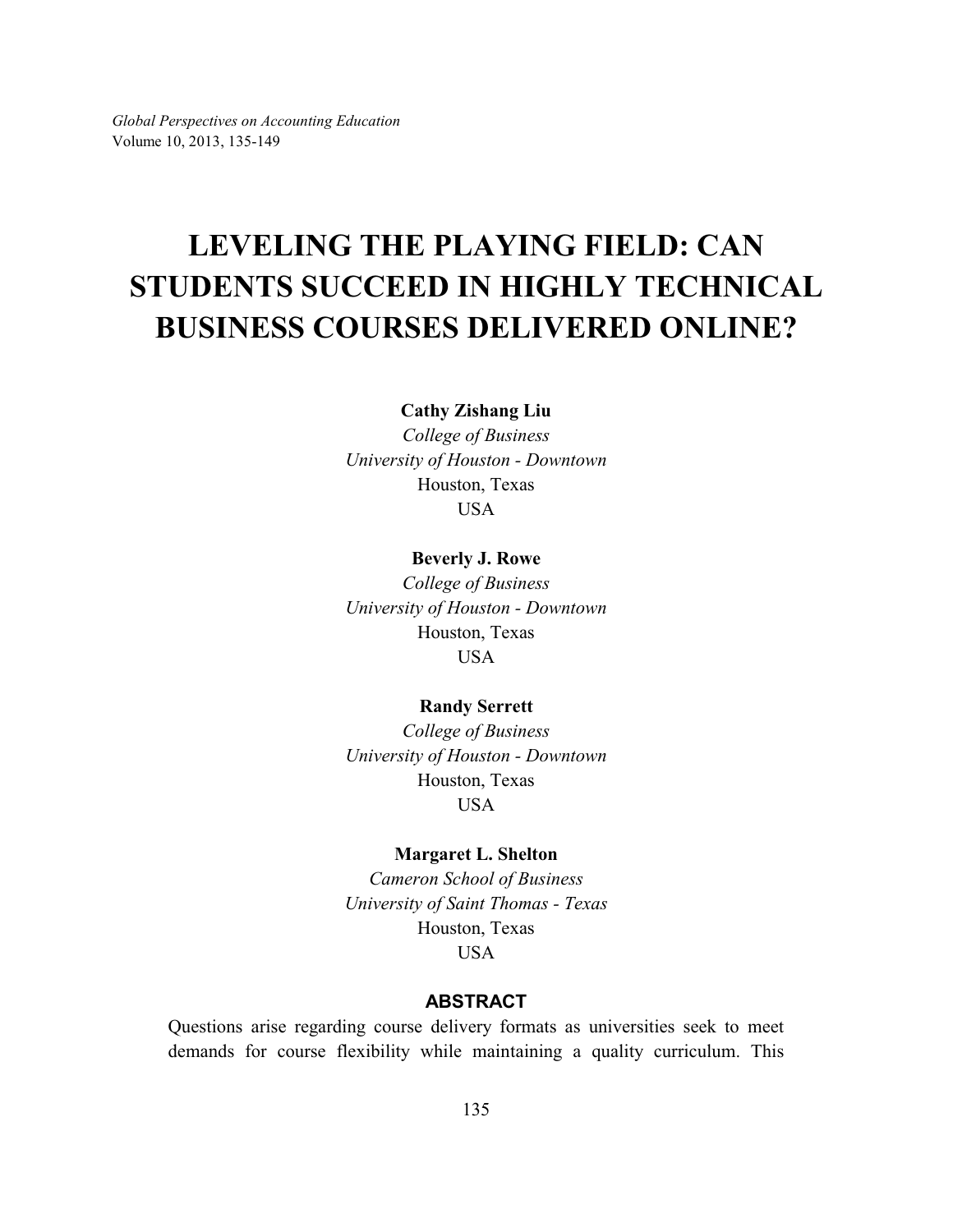longitudinal study considers face-to-face and online delivery formats in a highly technical, upper-level business course. The course and instructor are constant across all years. The instructor maintains a similar learning environment across the delivery formats by codifying all lectures in their entirety. We control for age, gender, and ethnicity. Initially we ask: Will students in the face-to-face format perform better than those in the online format? We expand our investigation to include consideration of the impact of GPA, previous accounting course work, course load and previous course-type experience. Interestingly, our results indicate that although delivery format does not impact the students' learning success, GPA does. We find that student GPA is the most consistent student success indicator across both delivery formats. Our study suggests that students who possess the learning skills needed to achieve good grade performance are better able to adapt those skills to differing delivery methods.

**Key words:** OnLine, Face to Face, Grade Point Average, Course Grade

**Data availability:** Data are available upon request from the first author

#### **INTRODUCTION**

U niversities and institutions of higher learning continue to face more demanding budget constraints. In searching for ways to reduce costs while increasing potential revenues, many institutions have explored the feasibility of offering online courses as a supplement or replacement for traditional classroom courses. In view of this move towards offering more variety in course delivery formats, there has been much discussion in the literature and amongst faculty as to the pedagogical value of online courses. There are two juxtaposed views: one supporting traditional classroom delivery as superior and the other advocating online education as the top delivery format. The characteristics of both delivery modalities certainly provide a plethora of considerations from the cost/revenue perspective. However, the primary question remains: does one delivery modality offer students a more effective learning environment than the other?

There is a considerable literature base hosting the intellectual conversation debating online (OL) vs. face-to-face (F2F) course delivery. One area in need of further research is the consideration of the delivery format impact on student performance in highly technical, upper-level business courses. Our research undertakes a longitudinal study of an upper level accounting course offered to a diverse urban student population. We eliminate the mitigating effects of different instructors and different courses which may have confounded previous studies. Our longitudinal study considers comparative results of student success based on grade performance in the same course delivered both F2F and OL by the same instructor over a four year time period. The instructor focused on providing OL students the same quality of content as that presented to F2F students by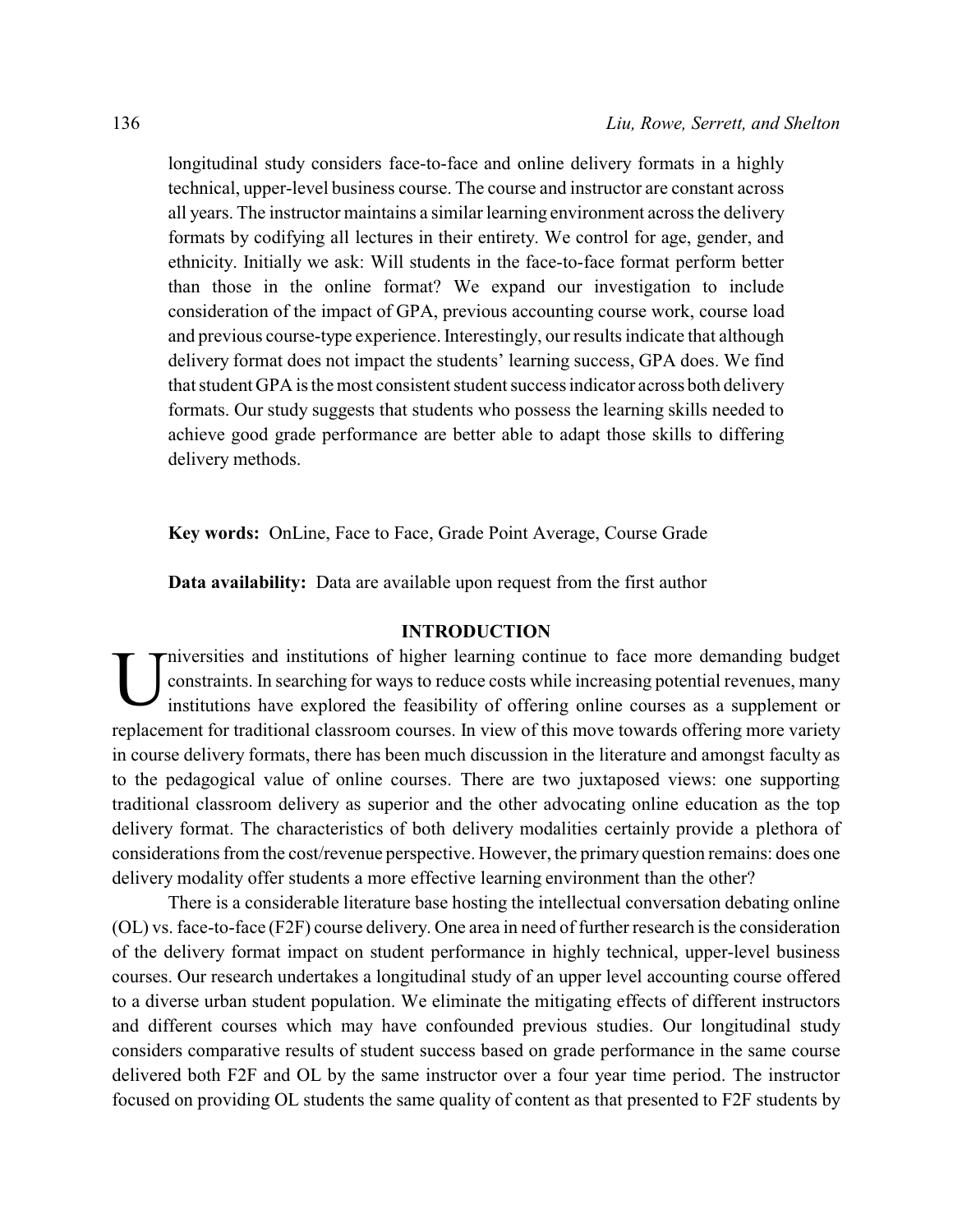transcribing the entire lecture series exactly as delivered in the classroom, including humorous comments, illustrations, and examples. By codifying the lecture material into written documents easily accessible by online students, the instructor created explicit knowledge from his personal tacit knowledge. After controlling for age, gender and ethnicity based on previous studies (Bressler et al., 2006; Brinkerhoff and Koroghlanian, 2005; Friday, et al., 2006; Guru-Ghavana and Flanagan, 2012), we find that overall there is no significant difference in the grade performance between the OL and the F2F delivery format. Interestingly, we also find that the same common predictors of student performance one might use in a F2F course (GPA, course load, and previous experience with the type of course) are relevant to understanding student performance in the OL format. This paper is organized as follows: Section 2 reviews the relevant literature and develops our hypotheses, Section 3 discusses our results, and Section 4 provides our conclusions and considerations for further research.

#### **BACKGROUND AND HYPOTHESES**

A well-established literature base exists regarding distance education in general and online (or web-based) instruction in particular. Dichotomous theories and results remain regarding the efficacyof online coursework. From one perspective, educational theorists suggest that the modality of delivery is not a significant determinant of learning outcomes (Clark 1983, 2001). Based on the cognitive approach to educational theory which considers learning to be accomplished through the internal processes of insight, thinking, memory and perception (Craik and Lockhart, 1972; Ertmer and Newby, 1993), this school of thought considers content and instructional strategy to be the underpinnings leading to student achievement. Cognitivists argue that in the presence of effective content and instructional design, the form of deliverywill not affect student achievement or learning outcomes (see Bernard, et al, 2004).

From the opposing view, the constructivist theories consider differing learning environments to have the potential to create fundamentally different educational processes. Constructivists consider learners to be interactive with their learning environment in such a way that the environment itself becomes part of the learning structure, creating the particular reality in which the learning occurs. Learners actively construct their knowledge through their learning reality of which the learning environment is an intrinsic and inseparable part (Cooper, 1993; Walther, 1996). From this perspective, the modality of delivery becomes an inherently influential factor to the learner outcomes and student achievement. It is argued that online delivery directly affects student achievement because learners access materials and construct meta-cognitive activities differently than they would in other learning environments (Merrill and Galbraith, 2010).

The online delivery debate includes a wide variety of perspectives extending beyond the discussion of educational theorists. On the one hand, it is argued that online delivery is a better format because it encourages deeper cognitive processing and provides format flexibility. It is thought that the online environment requires students to engage more with the text and other virtual source material as the teacher role shifts from instructor to facilitator (Carrol and Burke, 2010). The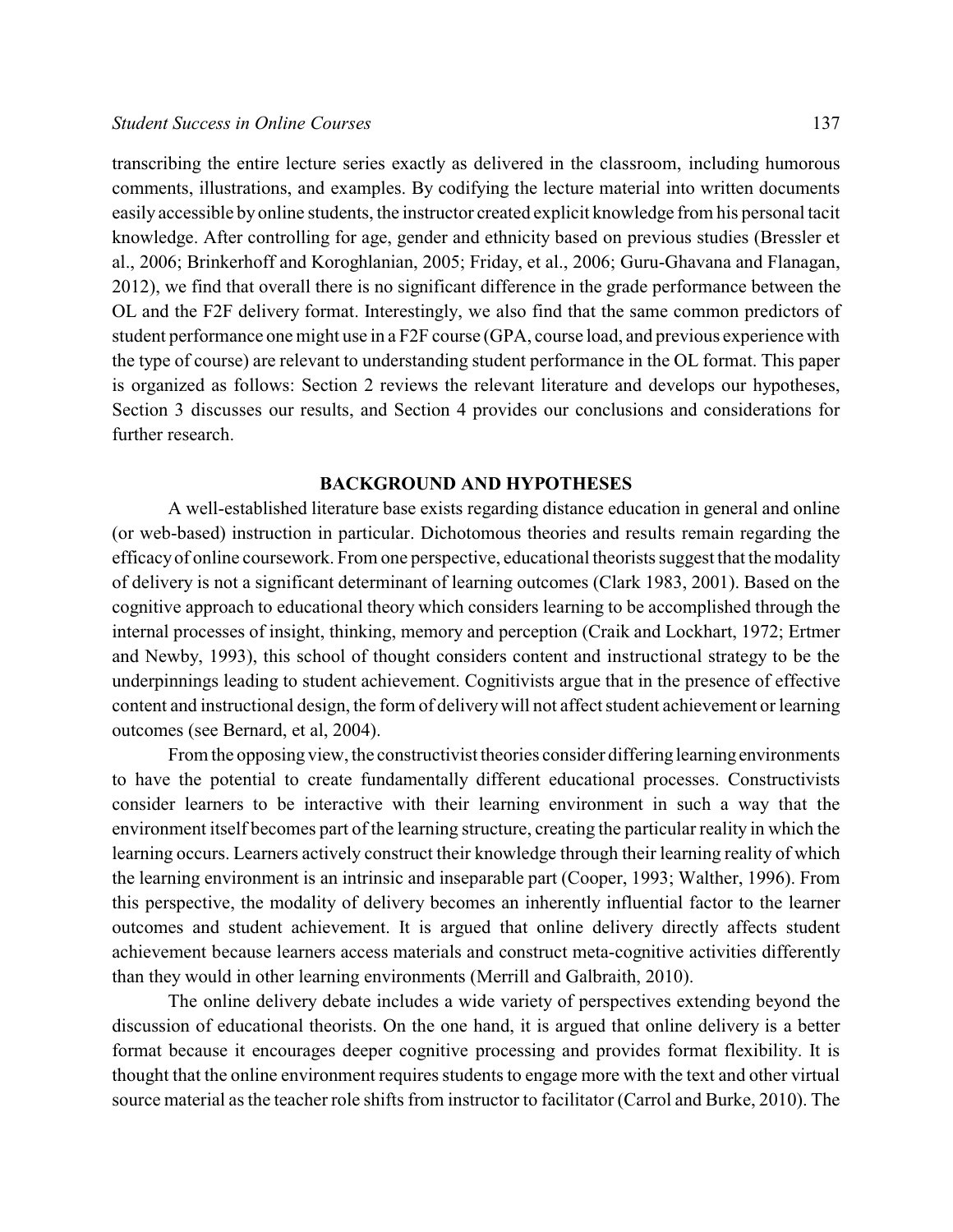flexibility of use and the student-centered perspective of the online class may lead to improved instructional effectiveness, particularly with the more versatile and tech-savvy "virtual Generation" students (Daymont et al., 2011). Fortune et al., (2006) find that students who choose online courses prefer a more flexible learning environment. Expanding Kock's (2005) compensatory adaptation model, Daymont et al., (2011) suggest that students choose the flexibility of online courses even though theybelieve that greater self-discipline is required to complete the course successfully. These students who self-select into online courses compensate for the greater self-discipline by putting more effort into time-management. Additionally, research has found "virtual Generation" learning styles to be more consistent with online learning (Proserpio and Gioia, 2007) and that students tend to be more actively engaged in online courses (Hiltz and Shea, 2005). The implication of this research base is that online courses will lead to better student performance.

On the other hand, there are substantial research findings regarding highly technical courses taught in business schools. Several studies found that students perform better in these types of courses when the delivery is the traditional classroom format (Brown and Liedholm, 2004; Terry et al., 2003). Additionally, there are numerous studies that find "no significant difference" in student performance when comparing online delivery to the traditional classroom environment (see metaanalyses Merrill and Galbraith, 2010; Sitzmann et. al, 2006). Kock's (2005) compensatory adaptation model concludes that the limitations placed on learning through any new environment will be overcome through compensating adaptation as learners continue to engage in the new environment. Thus the process of engaging in any learning environment itself will eventually nullify the advantage of a specific environment. As online education has become more common, the unique characteristics of online delivery may impact the learner outcomes less and less as learners adapt and compensate for these differences in the learning environment (Daymont et al., 2011). The varietyof research findings continues to invigorate further research to better clarifyand expand what we know about online education.

In this study, we compare student performance over a four-year period in an upper-level undergraduate online accounting course and a matching traditional classroom course. The validity of prior research has been criticized because of lack of control over course content, instructional design, and potential confounding of results through considering courses taught by different instructors (Merrill and Galbraith, 2010). To address these issues, we consider online and traditional classroom sections of the same course, taught by the same instructor, holding content and instructional strategy consistent across all sections studied. Results of the Brown and Liedholm (2004) study as well as the Terry et al. (2003) study suggest that the highly technical nature of the upper-level accounting course will negatively affect student performance in the online delivery format. We hypothesize:

H1: Students in the traditional classroom delivery format will perform better overall than students in the online delivery format.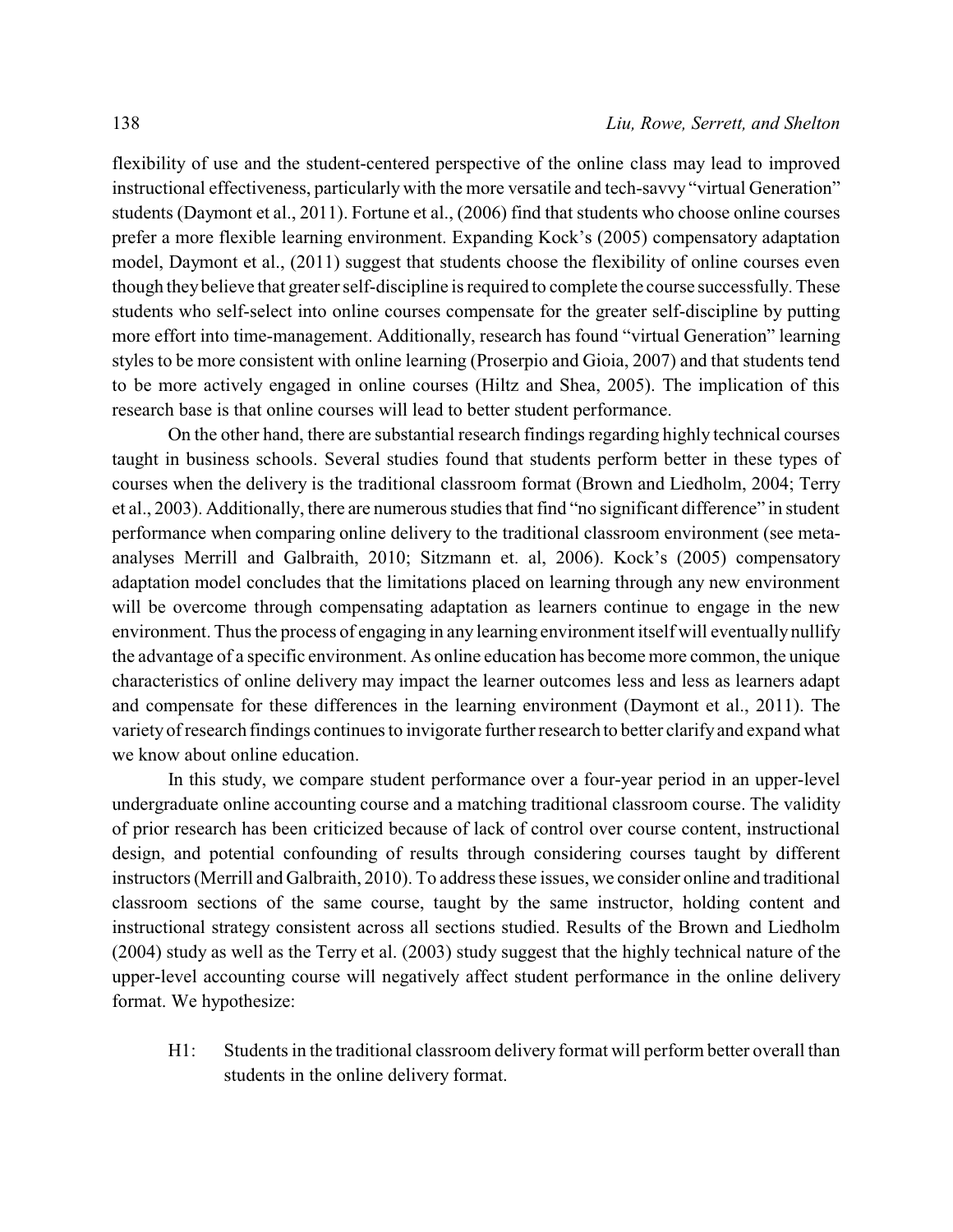However, in that we have controlled for the most problematic confounding issues of content, instructional design, and common instructor across the research design, we anticipate that a general predicator of student performance (grade point average) will function as expected in both the online and traditional classroom delivery formats. We hypothesize:

H2: Students who have higher grade point average prior to taking the online (classroom) delivery format will perform better in the online (classroom) delivery format.

Flexibility and convenience are the most common reasons students take online courses (Bocchi et al., 2004; Hiltz and Shea, 2005). There is concern that students perceive online courses as easier and less demanding. This perspective combined with the flexibility and convenience offered by online coursework may lead students to take more courses than they would otherwise. Course overloading may lead to lower student performance in the online delivery format. We hypothesize:

H3: Students who take fewer courses at the same time as the online course will perform better in the online delivery format.

Structuration theory postulates that social systems develop through the use and reuse of structural rules and resources (Macintosh and Scapens, 1991). Adaptive structuration theory (AST) (Poole and DeSanctis, 1990. p. 179) defines structures as the rules and resources used to initiate and sustain a social entity, such as a group. Different communication environments incorporate different structures that facilitate the communication process. As groups work in differing communication environments, group members adapt to the various communication rules and resources and incorporate these structures into their work repertoires. AST applies to online delivery formats in that the class as a whole acts as a group and incorporates the structural rules and resources into the communication process of the online class. As students become more familiar with the online delivery format, they perform better in online courses. Compensatory adaptation theory (Kock, 2005) also implies that as students become more accustomed to the online class environment, they adapt and compensate to diminish negative effects of the delivery format on performance. We hypothesize:

H4: Students who have completed prior online course(s) prior to taking the current online delivery format course will perform better in the online delivery format.

Prior research suggests that age, gender, and ethnicitymay have significant effects on course grade when considering delivery formats. Bressler et al. (2006) conclude that age and ethnicity are important factors to student success in the online delivery format. Using course grade as the measure for student success, their results indicate that younger students performed better than older students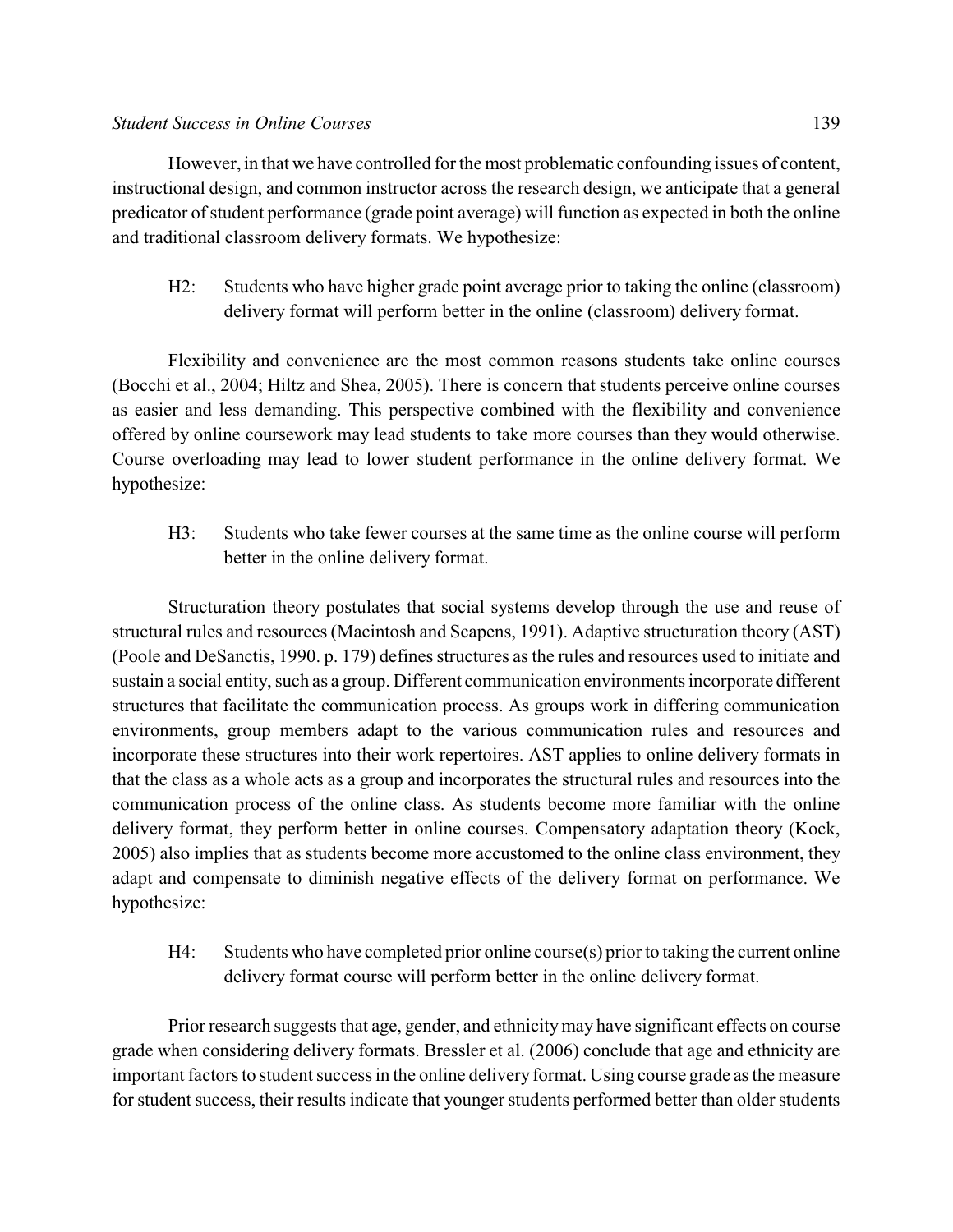and that Caucasian students performed better than students from other ethnic backgrounds in online accounting courses. Brinkerhoff and Koroghlanian (2005) find that age is significantly related to a variety of computer skills commonly used by students in online courses, such as navigating web pages, engaging in discussion boards, and attaching files to links. Guru-Ghavana and Flanagan (2012) report a highly significant gender impact on student performance in the online delivery format. In a longitudinal study of OL versus F2F delivery formats using course grades as the performance measure, Friday, et al. (2006) find that women significantly outperform men in upperlevel management courses delivered online. To further understand student performance in the OL versus F2F delivery environments, we include age, gender, and ethnicity as control variables based on prior research.

#### **SAMPLE AND EMPIRICAL RESULTS**

We hand-collected our data from a highly technical, upper-level accounting (ULA) course delivered both in the traditional F2F and OL methods each spring semester between 2006 and 2009. The university is an urban university. The accounting major in the College of Business is the largest academic program in the university. Caucasian, African American, and Hispanic students make up equal parts of 90 percent of the university student body with Asian and international students representing the remaining 10 percent. The ethnicity of students in the accounting program reflects that of the university. Student ages range from traditional 18 year old freshmen to older students in their 60s.

The ULA course from which our sample was drawn included both F2F and OL sections. All students in all sections, including the OL delivery sections, were local to the university campus. All students had access to the instructor through email and regularly scheduled office hours for face-toface meetings. OL students also had the opportunity to meet with the instructor during chat sessions scheduled as virtual office hours.

The F2F sections were delivered in the standard lecture format. The OL sections were designed to be fully online and used a common web-based course delivery software for students to view course materials and communicate. Inside the OL course website, email and chat were provided for student-to-student and student-to-instructor interactions. The OLstudents seldom used the chat and email features offered on the OL course website. The standard university email system was the primary platform used for communication between the OL students and the instructor. As a control measure, all of the course exams were administered synchronously to the OLstudents, who were required to take the ULA course exams at a specified time in a predetermined location on the university campus. The OL course exams were electronically administered through the OL course website at the required locations.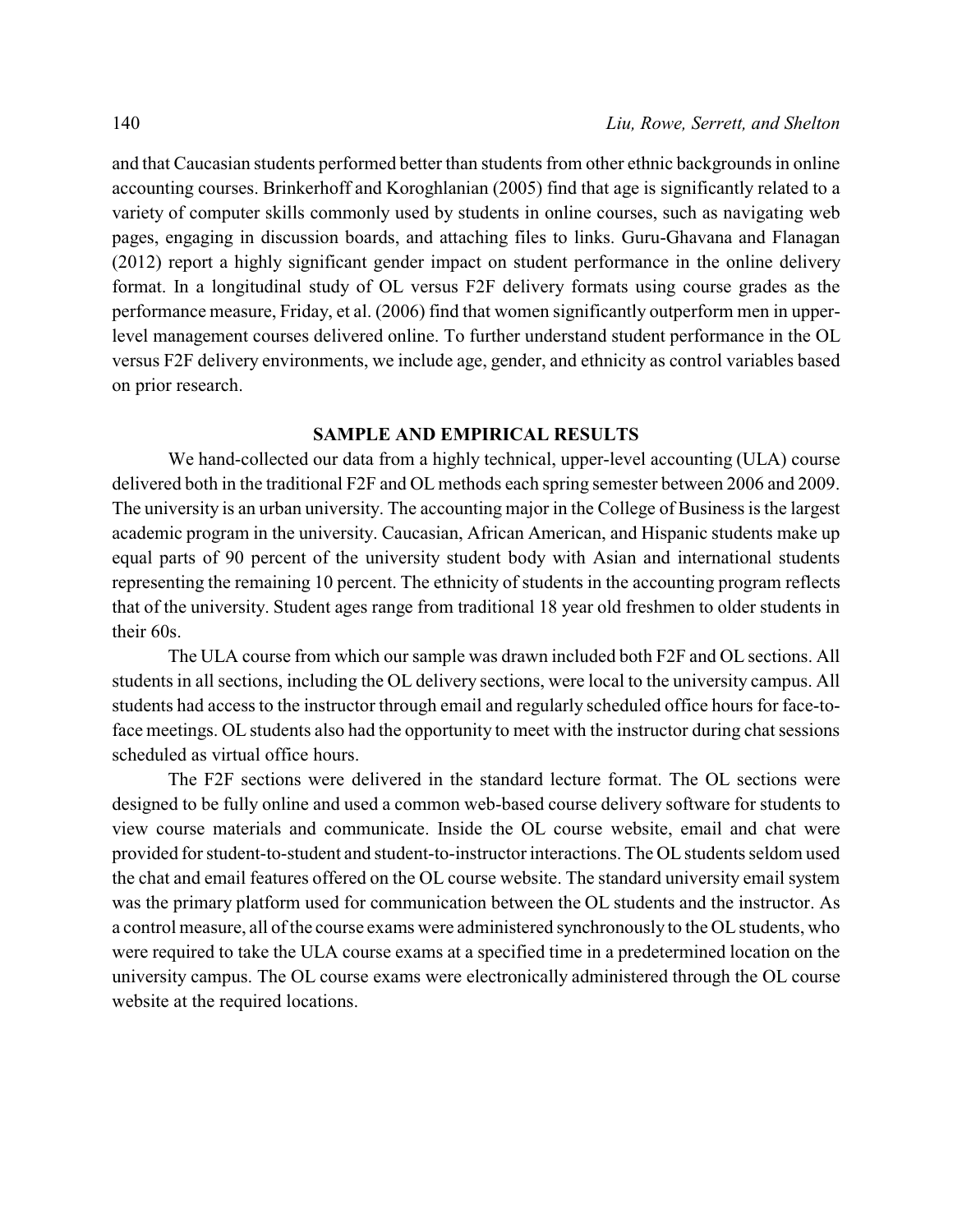#### *Student Success in Online Courses* 141

To address the issues of lack of control and the potential for confounding results, (Merrill and Galbraith, 2010), all sections of the ULA course in our sample were taught by the same instructor over the four-year time frame, using the same textbook, notes, and exams. Our full sample includes 210 students, out of which 90 students were in the F2F sections and 120 in the OL sections. For each student, we gathered his/her performance, proxy by the course grade, sections attended (i.e. F2F vs. OL). We collected pre-course cumulative GPA, pre-course accounting hours, concurrent course load, and pre-course online hours data to extend our study into areas beyond the extant literature. The sample selection data and variable descriptions are listed in Table 1.

| <b>TABLE 1</b>                                                                                 |                                                                          |                                    |                                                                          |        |  |
|------------------------------------------------------------------------------------------------|--------------------------------------------------------------------------|------------------------------------|--------------------------------------------------------------------------|--------|--|
| <b>Sample Selection and Variable Description</b>                                               |                                                                          |                                    |                                                                          |        |  |
| Year                                                                                           |                                                                          | F <sub>2F</sub>                    | Online                                                                   | Totals |  |
| 2006                                                                                           |                                                                          | 24                                 | 33                                                                       | 57     |  |
| 2007                                                                                           |                                                                          | 23                                 | 35                                                                       | 58     |  |
| 2008                                                                                           |                                                                          | 22                                 | 35                                                                       | 57     |  |
| 2009                                                                                           |                                                                          | 30                                 | 33                                                                       | 63     |  |
| Less withdrawals or incompletes                                                                |                                                                          | (9)                                | (16)                                                                     | (25)   |  |
| <b>Total Sample</b>                                                                            |                                                                          |                                    |                                                                          | 210    |  |
| <b>Variable Descriptions</b>                                                                   |                                                                          |                                    |                                                                          |        |  |
| <b>Dependent Variable</b>                                                                      |                                                                          |                                    |                                                                          |        |  |
| Grade                                                                                          | Discrete ordinal variable: students' grade for the course, F, D, C, B, A |                                    |                                                                          |        |  |
|                                                                                                | corresponds to $0, 1, 2, 3, 4$                                           |                                    |                                                                          |        |  |
| <b>Main Variables</b>                                                                          |                                                                          |                                    |                                                                          |        |  |
| GPA (PreGPA)                                                                                   |                                                                          |                                    | Student's cumulative GPA before taking the course                        |        |  |
| AccHrs                                                                                         | Student's accounting course hours before taking this course              |                                    |                                                                          |        |  |
| CourseLoad (Cload)                                                                             | Student's concurrent course load when taking this course                 |                                    |                                                                          |        |  |
| Pre-online (PreHrs)                                                                            |                                                                          |                                    | Student's on-line credit hours before taking this course, use for online |        |  |
|                                                                                                | sample                                                                   |                                    |                                                                          |        |  |
| <b>Control Variables</b>                                                                       |                                                                          |                                    |                                                                          |        |  |
| Method                                                                                         |                                                                          | Method = 1 if the course is online |                                                                          |        |  |
| Age                                                                                            | Student's Age                                                            |                                    |                                                                          |        |  |
| Gender                                                                                         | $Male = 1$ , Female = 0                                                  |                                    |                                                                          |        |  |
| Black*                                                                                         | $Black = 1$ if student's race is African American                        |                                    |                                                                          |        |  |
| Hispanic                                                                                       | Hispanic $= 1$ if student's race is Hispanic                             |                                    |                                                                          |        |  |
| Asian                                                                                          | Asian = 1 if student's race is Asian                                     |                                    |                                                                          |        |  |
| International                                                                                  | International $= 1$ if student is originally from a foreign country      |                                    |                                                                          |        |  |
| Native                                                                                         | Native = if student is American Indian or Alaskan or Pacific Islander    |                                    |                                                                          |        |  |
| * The reference category is Caucasian (Student's race is Caucasian). The Coefficient for these |                                                                          |                                    |                                                                          |        |  |

variables indicate the marginal difference in the dependent variable for other races.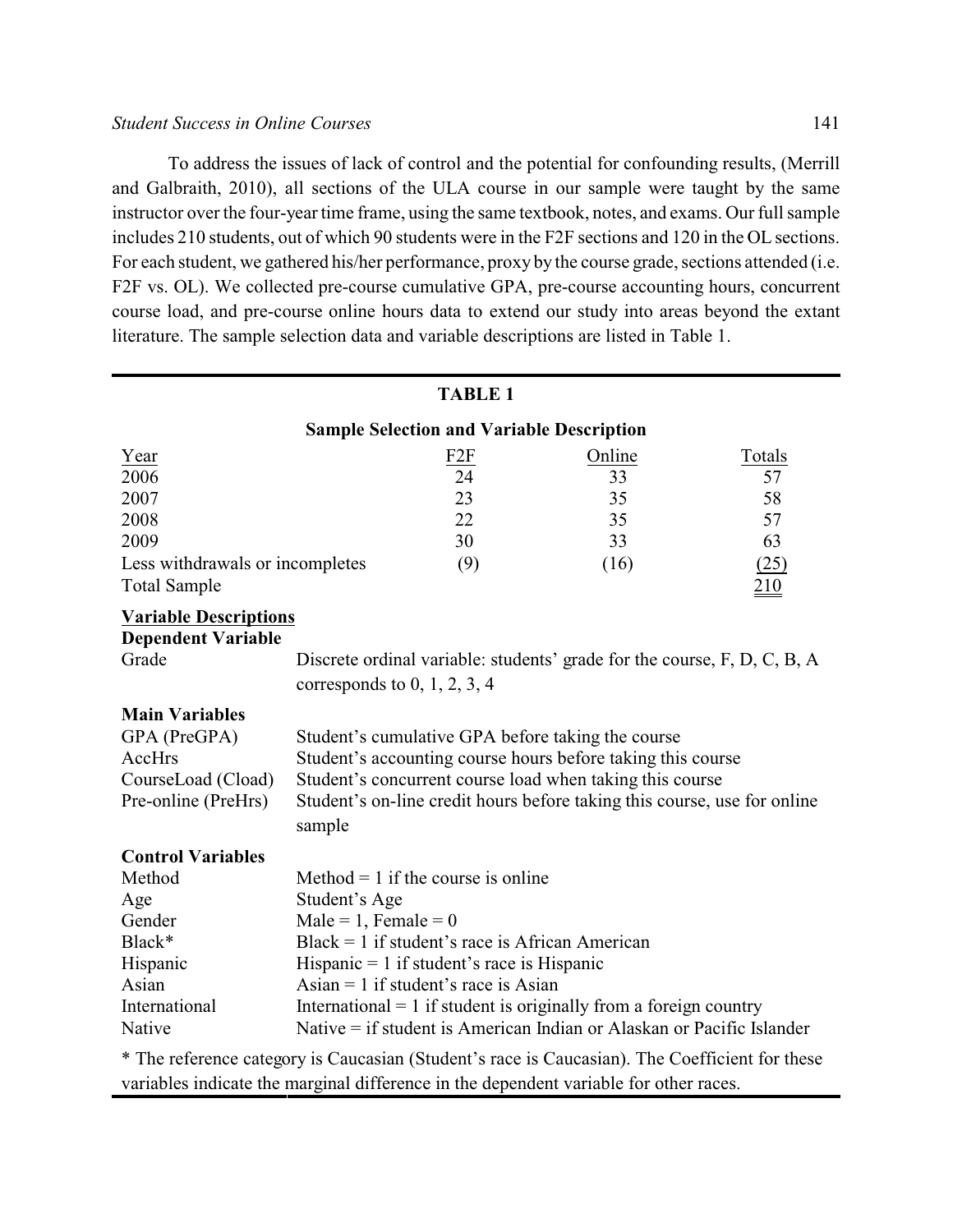#### **Descriptive Statistics**

| Variable   | N   | Mean  | Std Dev | <u>Q1</u> | Median | Q3    |
|------------|-----|-------|---------|-----------|--------|-------|
| Grade      | 210 | 2.39  | 1.07    | 2.00      | 2.00   | 3.00  |
| <b>GPA</b> | 181 | 3.05  | 0.62    | 2.60      | 3.00   | 3.50  |
| AcctHrs    | 210 | 14.83 | 9.64    | 6.00      | 15.00  | 24.00 |
| CourseLoad | 210 | 10.86 | 3.71    | 9.00      | 12.00  | 12.00 |
| Pre-online | 120 | 3.62  | 2.81    | 2.00      | 3.00   | 5.00  |

| Variable      | N   | Mean  | <b>Std Dev</b> |
|---------------|-----|-------|----------------|
| Method        | 210 | 0.57  | 0.50           |
| Age           | 210 | 29.60 | 7.21           |
| Gender        | 210 | 0.60  | 0.49           |
| <b>Black</b>  | 210 | 0.18  | 0.39           |
| Hispanic      | 210 | 0.30  | 0.46           |
| Asian         | 210 | 0.21  | 0.41           |
| International | 210 | 0.05  | 0.21           |
| Native        | 210 | 0.00  | 0.07           |

Table 2 reports the descriptive statistics of our sample. On average, students earned 2.39 out of 4 points for the ULA course. However, their pre-course cumulative GPA is 3.05, indicating the ULA course is more challenging than other courses they had taken. Based on the data (pre-course accounting hours mean 14.83 with 3 credit hours per accounting course), students had taken approximately 5 accounting courses before they took the ULA course. Students on average took 3.5 other courses at the same time while taking the ULA course. The pre-online variable mean is 3.62, suggesting students generally had at least one online course experience before taking the ULA course. The mean of students' age is 29.60, indicating our students are non-traditional students. Many of the students worked full-time jobs while taking the ULA course. Slightly more male students took the ULA course than female students. In addition, a majority of our sample are Caucasian and Hispanic students. Since our data is across a four-year time frame, we further decompose our sample into four sub-year groups to obtain sharper insights regarding F2F and OL students along the time-trend.

Table 3 Panel A shows there is no significant difference in the grade between F2F and OL students except for year 2008, when F2F students performed better than OL students. Similarly, there is no difference in gender, pre-course cumulative GPA, and pre-course accounting credit hours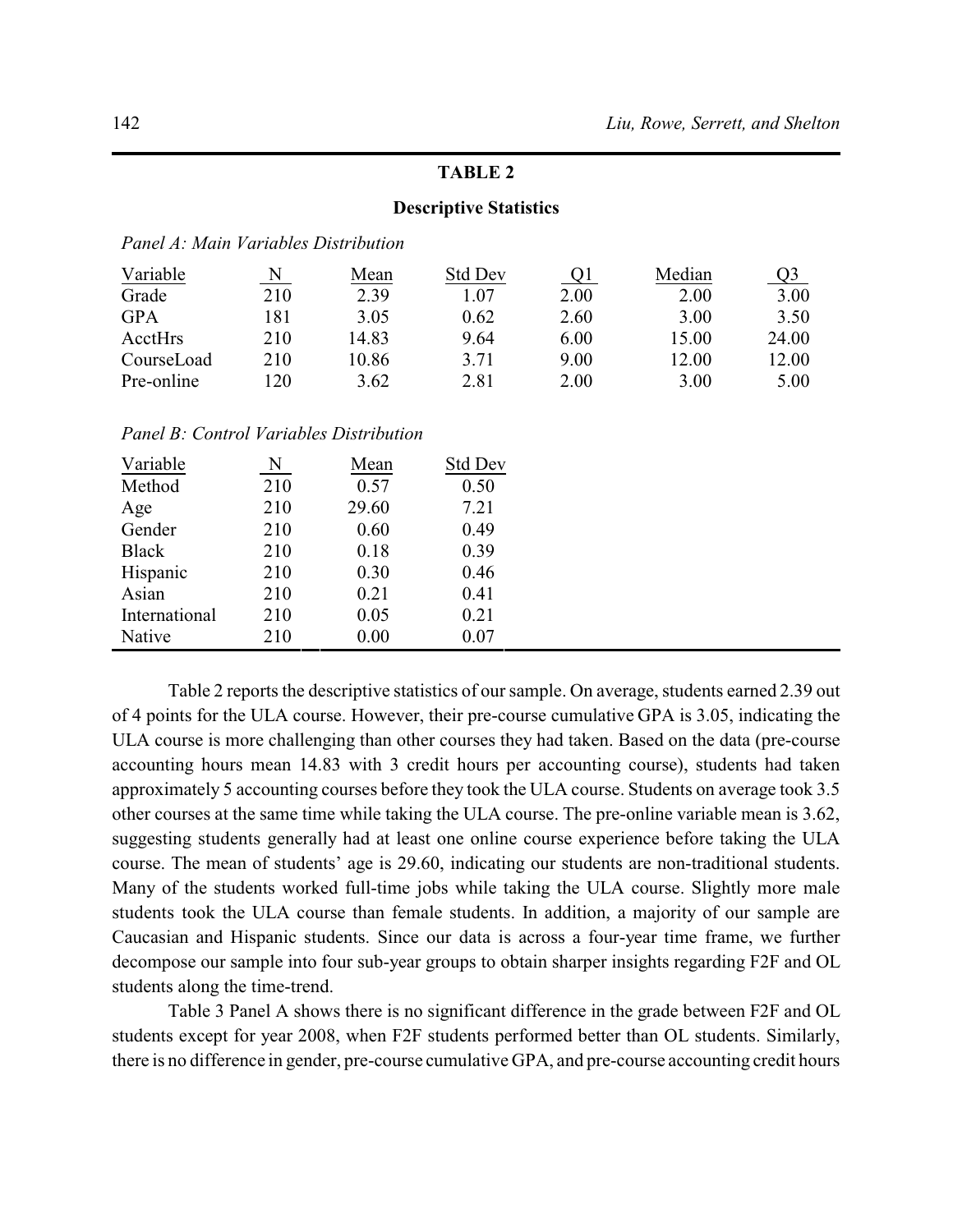# **Comparisons Between Face to Face and Online Across Years** *Panel A: Comparison of Grade by Year* Year F2F Online Diff (Mean) P-value 2006 2.61 2.48 0.13 0.67 2007 1.95 2.13 -0.18 0.52 2008 2.86 2.26 0.60 **0.04** 2009 2.64 2.25 0.39 0.18 *Panel B: Comparison of Gender by Year* Year F2F Online Diff (Mean) P-value 2006 0.71 0.67 0.04 0.78 2007 0.59 0.63 -0.04 0.76 2008 0.54 0.53 0.01 0.92 2009 0.64 0.48 0.16 0.25 *Panel C: Comparison of Age by Year* Year F2F Online Diff (Mean) P-value 2006 29.23 29.58 -0.35 0.88 2007 28.27 28.70 -0.43 0.80 2008 28.22 29.31 -1.09 0.52 2009 29.32 33.66 -4.34 **0.04** *Panel D: Comparison of PreGPA by Year* Year F2F Online Diff (Mean) P-value 2006 3.02 3.03 -0.01 0.95 2007 2.94 3.01 -0.07 0.72 2008 3.14 2.99 0.15 0.45 2009 3.16 3.09 0.07 0.70 *Panel E: Comparison of PreHrs by Year* Year F2F Online Diff (Mean) P-value 2006 15.57 17.80 -2.23 0.42 2007 16.90 13.50 3.40 0.22 2008 13.22 14.25 -1.03 0.68 2009 14.28 13.11 1.17 0.67

|             | Panel F: Comparison of Cload by Year |        |             |         |
|-------------|--------------------------------------|--------|-------------|---------|
| <u>Year</u> | F2F                                  | Online | Diff (Mean) | P-value |
| 2006        | 12.28                                | 9.19   | 3.09        | 0.001   |
| 2007        | 12.54                                | 11.20  | 1.34        | 0.16    |
| 2008        | 13.22                                | 9.37   | 3.85        | 0.000   |
| 2009        | 11 52                                | 911    | 2.41        | 0.019   |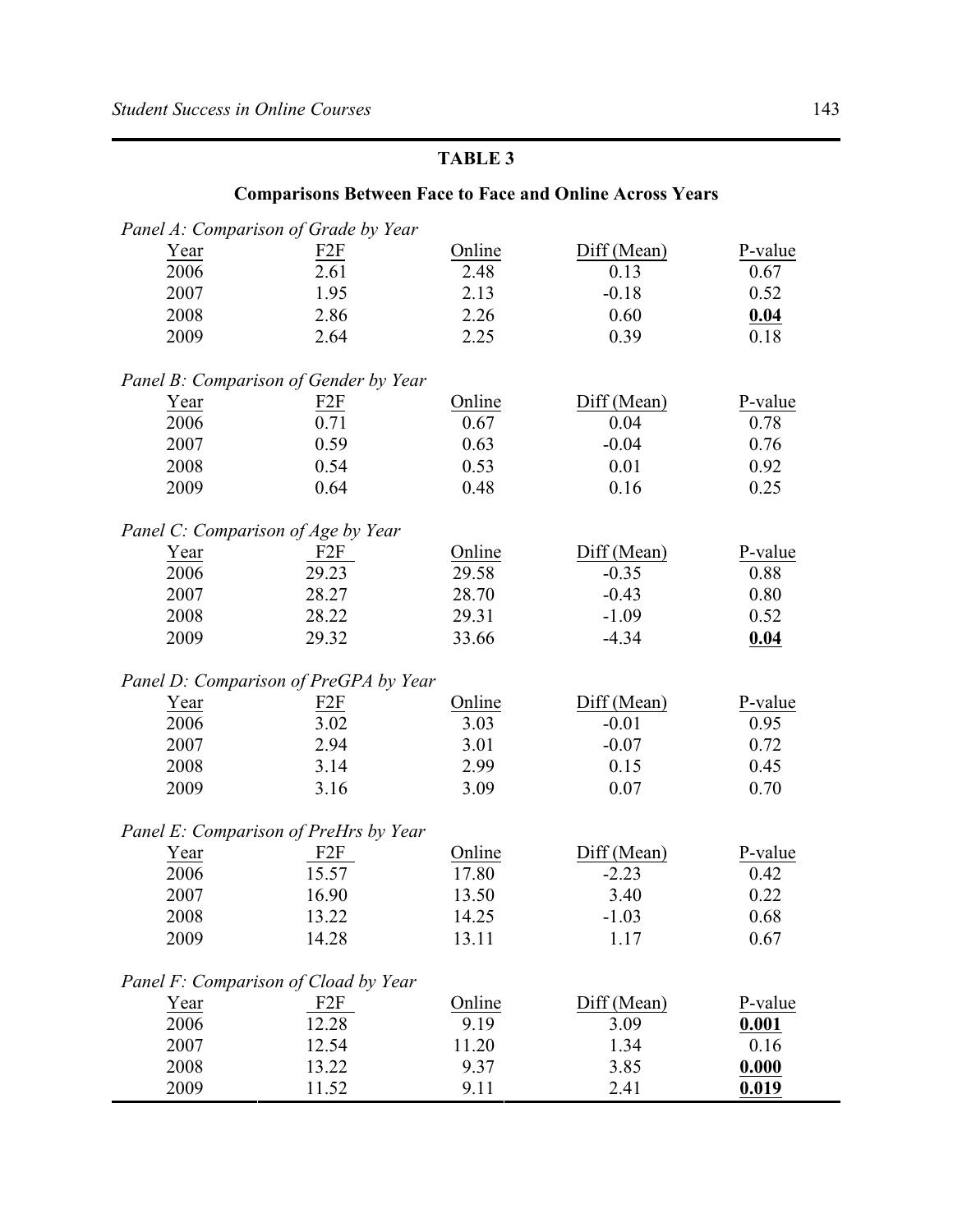between F2F and OL students. The exceptions are age and course load. Panel C suggests younger students tended to take the F2F section during year 2009, and Panel F reports F2F students generally took more concurrent courses than OL students while taking the ULA course. We lack information on how many of these concurrent courses are OL (F2F) sections. One possibility is F2F (OL) students take the ULA course F2F and other courses OL (F2F). Another possibility is that there are fewer F2F students employed in full-time jobs than OL students while taking the ULA course. In sum, our sample of F2F and OL students seem to come substantially from the same population, which alleviates the self-selection concerns that other confounding factors could contaminate their performance.

Next, we form further subsamples by ranking our key variables to release the homogeneity of variance assumptions. In Table 4 Panel A, we divide our sample students into 5 groups based on their pre-course GPA ranking and compare their grades in the ULA course. There is no difference in performance between F2F and OL sections. Panel B finds similar results when we rank the students according to their age. Panel C shows among students who take more concurrent courses (i.e., the group with the 3rd lowest course load), F2F students had better grades than the OL students; yet, there is no difference in grade for the other groups with different levels of course load. Finally, considering groups partitioned by various pre-course accounting credit hours, Panel D suggests there is no difference in course grade between F2F and OL sections, except for the middlelevel group. In that group, F2F students received a slightly higher grade than OL students. After controlling for various confounding variables, our analyses suggest the F2F and OL students perform similarly overall.

In Table 5, we conduct more rigorous analyses using linear regression. Our dependent variable is the student's grade from this course. The results for the full sample, which includes 210 students, indicate that pre-course GPA significantly relates to a student's performance in the ULA course. This finding is consistent with Bressler et al., (2006), who find that higher GPAs result in a higher success rate in the online environment. In that GPA is generally interpreted as a predictor of a student success rate in F2F courses, this supports our argument that predictors for OL courses are similar to those for F2F courses. In addition, we find age negatively impacts the student's grade in the ULA course: the older students tend to have lower grades. For the F2F subsample, the precourse cumulative GPA still remains the significant variable to determine the student's grade although ethnicity weakly explains it. More specifically, Asian students tend to perform better in the F2F section. Moreover, for the OL subsample, the only factor influencing a student's grade is the pre-course cumulative GPA. In sum, our results provide that the modality of a course has little impact on students' performance as long as the course is carefully designed. The single factor that matters the most for students' grades is their cumulative GPA.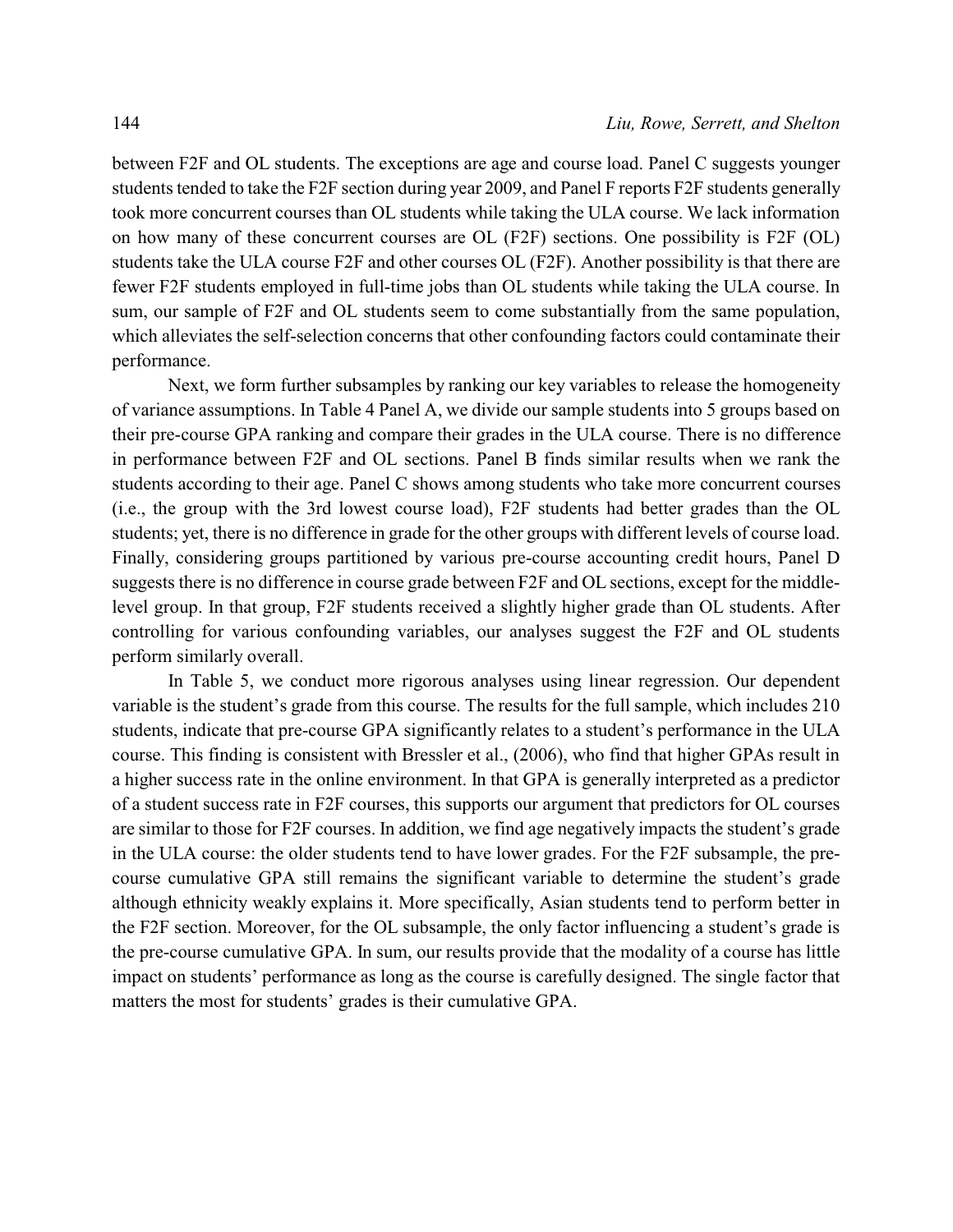| <b>Comparisons Between Face to Face and Online Across PreGPA</b> |                 |        |             |         |  |
|------------------------------------------------------------------|-----------------|--------|-------------|---------|--|
| Panel A: Comparison of Grade by PreGPA Groups                    |                 |        |             |         |  |
| PreGPA Group                                                     | F <sub>2F</sub> | Online | Diff (Mean) | P-value |  |
| Lowest PreGPA                                                    | 1.71            | 1.24   | 0.47        | 0.14    |  |
| 2 <sup>nd</sup> Lowest PreGPA                                    | 2.25            | 2.05   | 0.20        | 0.49    |  |
| 3 <sup>rd</sup> Lowest PreGPA                                    | 2.28            | 2.10   | 0.18        | 0.58    |  |
| 4 <sup>th</sup> Lowest PreGPA                                    | 2.56            | 2.76   | $-0.20$     | 0.44    |  |
| <b>Highest PreGPA</b>                                            | 3.50            | 3.32   | 0.18        | 0.39    |  |
| Panel B: Comparison of Grade by Age Groups                       |                 |        |             |         |  |
| Age Group                                                        | F2F             | Online | Diff (Mean) | P-value |  |
| Youngest                                                         | 2.63            | 2.30   | 0.33        | 0.27    |  |
| 2 <sup>nd</sup> Youngest                                         | 2.58            | 2.35   | 0.23        | 0.55    |  |
| 3rd Youngest                                                     | 2.31            | 2.22   | 0.09        | 0.85    |  |
| $4th$ Youngest                                                   | 2.50            | 2.28   | 0.22        | 0.42    |  |
| 5 <sup>th</sup> Youngest                                         | 2.47            | 2.30   | 0.17        | 0.66    |  |
| Panel C: Comparison of Grade by Cloud Groups                     |                 |        |             |         |  |
| Cloud Group                                                      | F2F             | Online | Diff (Mean) | P-value |  |
| Lowest                                                           | 2.86            | 2.71   | 0.15        | 0.76    |  |
| $2nd$ Lowest                                                     | 2.38            | 2.29   | 0.09        | 0.78    |  |
| 3rd Lowest                                                       | 2.41            | 1.93   | 0.48        | 0.05    |  |
| 4 <sup>th</sup> Lowest                                           | 2.65            | 2.33   | 0.32        | 0.32    |  |
| Panel D: Comparison of Grade by Prehrs Groups                    |                 |        |             |         |  |
| Prehrs Group                                                     | F <sub>2F</sub> | Online | Diff (Mean) | P-value |  |
| Least                                                            | 2.69            | 2.43   | 0.26        | 0.54    |  |
| $2nd$ Least                                                      | 2.05            | 2.50   | $-0.45$     | 0.21    |  |
| 3rd Least                                                        | 2.69            | 2.09   | 0.60        | 0.02    |  |
| 4 <sup>th</sup> Least                                            | 2.55            | 2.15   | 0.40        | 0.28    |  |
| $5^{\text{th}}$ Least                                            | 2.67            | 2.36   | 0.31        | 0.39    |  |

# **LIMITATIONS**

The historical nature of our data and the composition of the student population are limitations to our study. Our data covers the years 2006 through 2009. OL course delivery has become more familiar to students during the ensuing years. There is no indication in our study that familiarity with online delivery methods significantly impacts grade performance. Additionally, the student population is predominantly an equally distributed mix of Caucasian, Hispanic, and African-American students, without significant representation of Asian and other ethnic groups. We include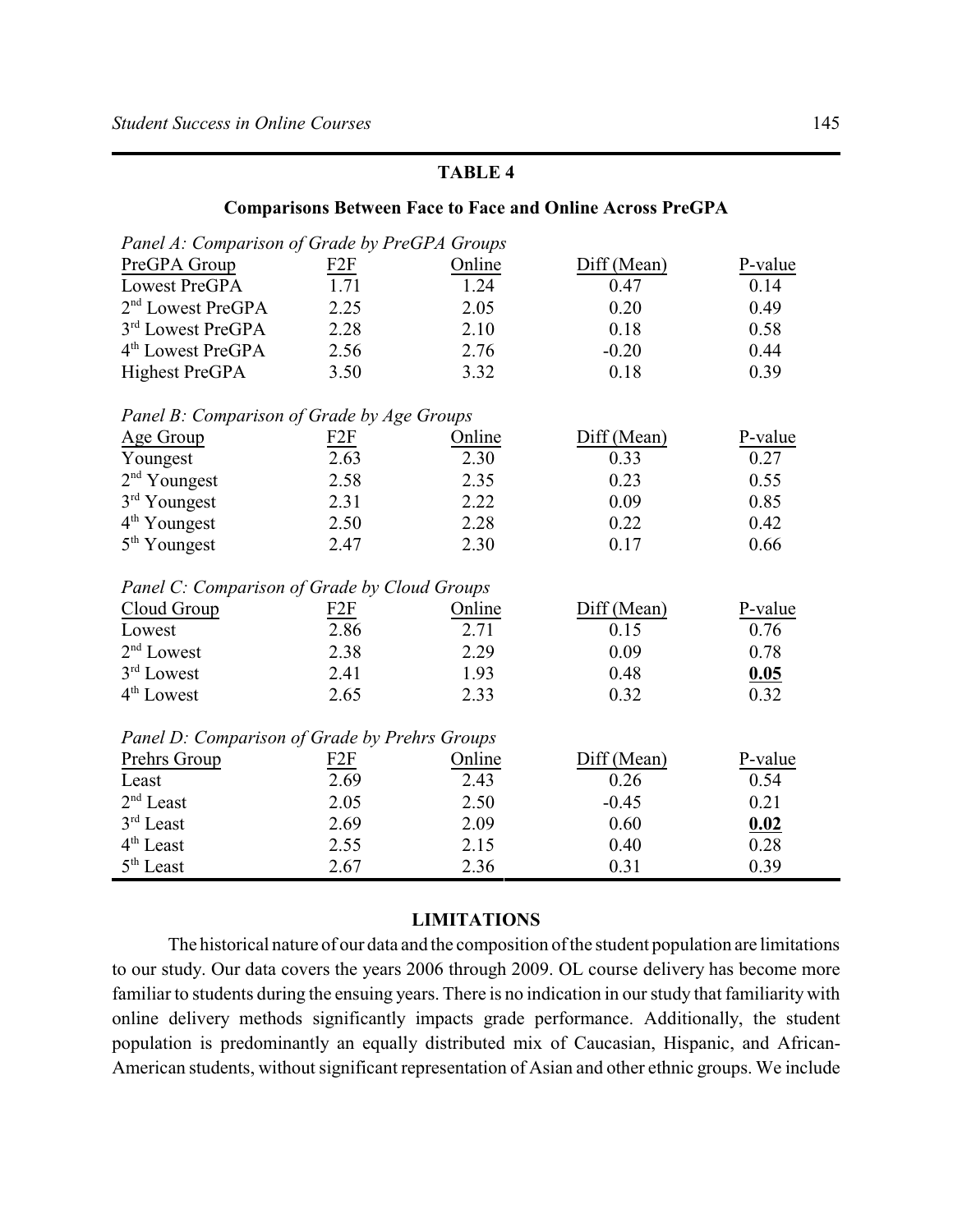|                                                                                                 | Regression Coefficient / T-value |                     |                      |  |  |
|-------------------------------------------------------------------------------------------------|----------------------------------|---------------------|----------------------|--|--|
| Variables                                                                                       | <b>Full Sample</b>               | Face to Face Sample | <b>Online Sample</b> |  |  |
| Method Dummy                                                                                    | $-1.1872$<br>$-1.38$             |                     |                      |  |  |
| <b>GPA</b>                                                                                      | $1.0124***$                      | $0.8060***$         | $1.1018***$          |  |  |
|                                                                                                 | 9.52                             | 4.55                | 7.70                 |  |  |
| Accthrs                                                                                         | 0.0007                           | 0.0170              | $-0.0058$            |  |  |
|                                                                                                 | 0.08                             | 1.23                | $-0.52$              |  |  |
| Courseload                                                                                      | $-0.0114$                        | 0.0319              | $-0.0183$            |  |  |
|                                                                                                 | $-0.58$                          | 0.80                | $-0.73$              |  |  |
| Age                                                                                             | $-0.0181**$                      | $-0.0199$           | $-0.0112$            |  |  |
|                                                                                                 | $-1.91$                          | $-1.33$             | $-0.85$              |  |  |
| Gender                                                                                          | 0.1793                           | 0.1996              | 0.1604               |  |  |
|                                                                                                 | 1.33                             | 0.89                | 0.91                 |  |  |
| <b>Black</b>                                                                                    | 0.0112                           | 0.2686              | 0.1142               |  |  |
|                                                                                                 | 0.04                             | 0.49                | 0.27                 |  |  |
| Hispanic                                                                                        | 0.1338                           | 0.4124              | 0.1096               |  |  |
|                                                                                                 | 0.47                             | 0.82                | 0.28                 |  |  |
| Asian                                                                                           | 0.4090                           | $0.8781*$           | 0.1771               |  |  |
|                                                                                                 | 1.36                             | 1.71                | 0.44                 |  |  |
| International                                                                                   | $-0.3129$                        | $-0.6516$           | $-0.0016$            |  |  |
|                                                                                                 | $-0.98$                          | $-1.20$             | 0.00                 |  |  |
| Native                                                                                          | $-0.3929$<br>$-0.45$             |                     |                      |  |  |
| Year Dummy                                                                                      | Yes                              | Yes                 | Yes                  |  |  |
| Observations                                                                                    | 210                              | 90                  | 120                  |  |  |
| Adjusted $R^2$                                                                                  | 38.23%                           | 32.16%              | 40.31%               |  |  |
| ***, **, * denote 0.01, 0.05, and 0.10 significance levels, respectively, using a two-tail test |                                  |                     |                      |  |  |

# **Regression: Grade = Method Dummy + Main Variables + Control Variables**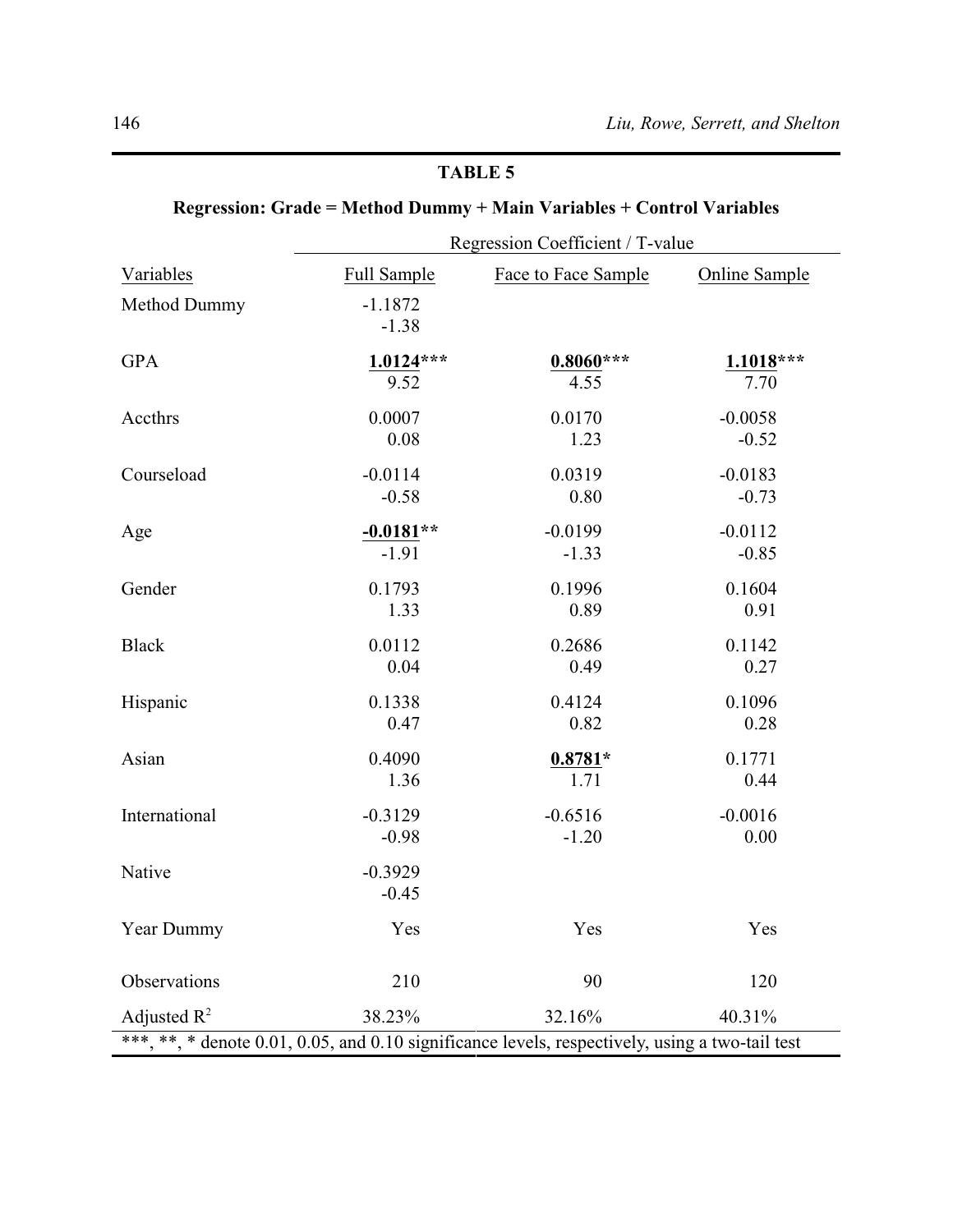ethnicity as a control variable to address the potential impact of our student population composition on the study results.

#### **CONCLUSION**

In our data analysis, we first determined that our student population basically had the same characteristics over the four year data collection period. The one deviation was that classroom students tend to enroll in more courses than online students in a semester. There is no indication that different delivery modes impact student grades. The GPA performance indicator was consistent regardless of whether students took the ULA course F2F or OL. Our other main variables: previous accounting course work, course load, and previous course-type experience were all generally consistent for grade performance across both F2F and OL delivery formats. After subjecting our longitudinal data to thorough analysis, we find GPA to be the most consistent indicator for student grade performance in the ULA course regardless of delivery modality. We draw the conclusion that students with historically good grades will likely do better academically disregarding whether they participate in a F2F or OL course offering.

Does our result answer the primary question of clarifying the best learning environment based on delivery format? Perhaps, in some ways, it does. Finding similar predictors for student success across the two delivery modalities allows us to further investigate what leads to that success. The question of delivery modalities may be less important than the underlying question of what leads to overall student performance. Holding the confounding variables constant (same course content, same instructor, and codifying the tacit knowledge base into explicit knowledge accessible by OL students), we find that students who have developed the skills leading to good grade performance are able to adapt those skills across divergent learning environments. We suggest the primary question for future research is not which course delivery format is better, but rather how to better assist students in developing the skills necessary to succeed in highly technical, upper-level business courses.

#### **REFERENCES**

- Bernard, R., P. Abrami, Y. Lou, E. Borokhovski, A. Wade, L. Wozney, P. Wallet, M. Fiset, and B. Huang. 2004. How Does Distance Education Compare With Classroom Instruction? A Meta-Analysis of the Empirical Literature. *Review of Education Research* (Vol. 74, No. 3) 379-439.
- Bocchi, J., J. Eastman, and C. Swift. 2004. Retaining the Online Learner: Profile of Students in an Online MBA Program and Implications for Teaching Them. *Journal of Education for Business* (Vol. 79, No. 4) 245-253.
- Bressler, L., J. Manrique, and M. Bressler. 2006. An Econometric Analysis of Demographic, Computer Knowledge, and Experience Factors Affecting Online Education Success: The Case of Online AID/EDP Auditing. *AIS Educator Journal* (Vol. 1, No. 1) 57-66.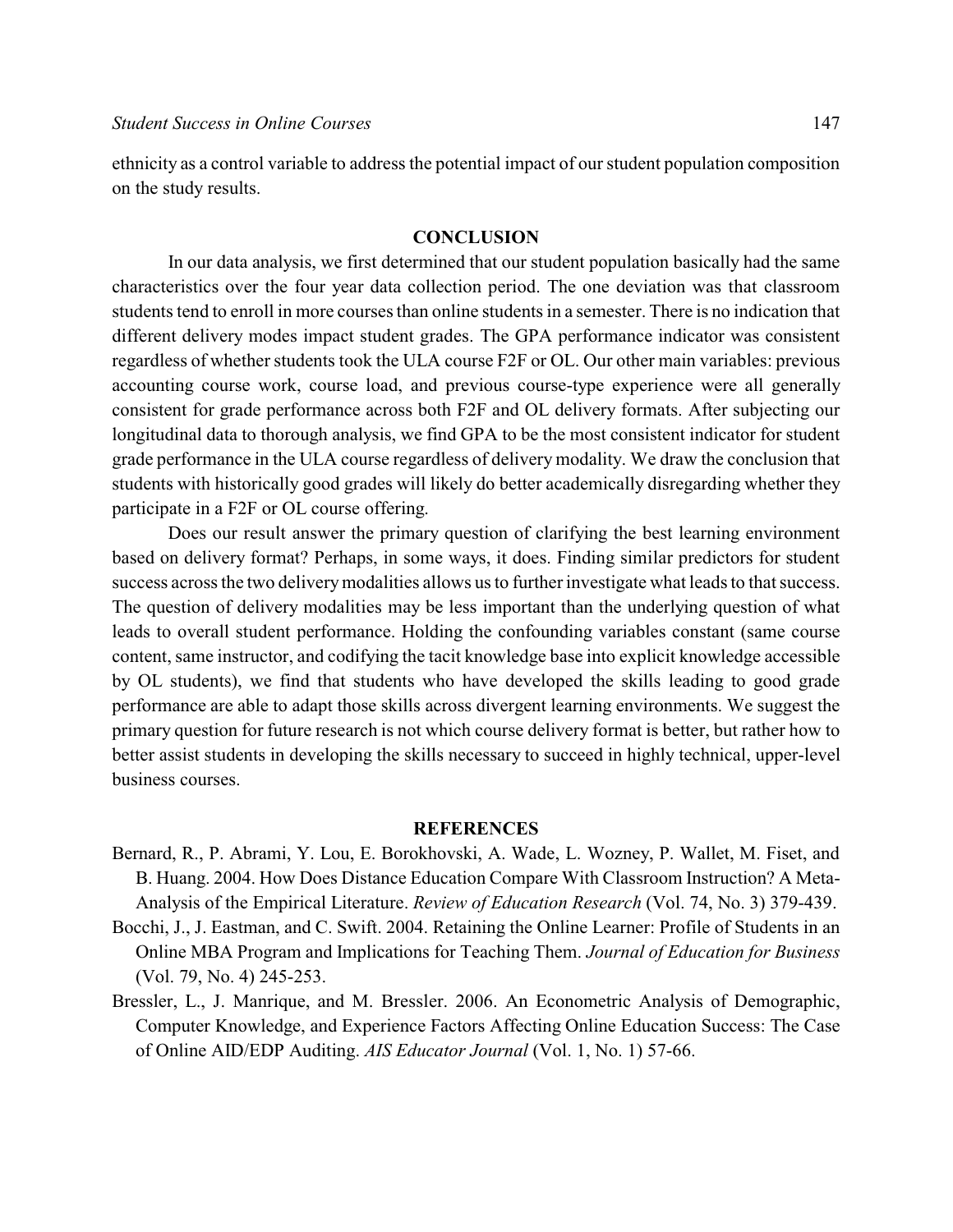- Brinkerhoff, J. and C. Koroghlanian. 2005. Student Computer Skills and Attitudes Toward Internet-Delivered Instruction: An Assessment of Stability Over Time and Place. *Journal of Educational Computing Research* (Vol. 32, No. 1) 27-56.
- Brown, B., and C. Liedholm. 2004. Student Preferences in Using Online LearningResources. *Social Science Computer Review* (Vol. 22, No. 4) 479-492.
- Carrol, N., and M. Burke. 2010. Learning Effectiveness Using Different Teaching Modalities. *American Journal of Business Education* (Vol. 3, No. 12) 65-76.
- Clark, R. 1983. Reconsidering Research on Learning from Media. *Review of Educational Research* (Vol. 53, No. 4) 445-459.
	- \_\_\_\_\_\_\_. 2001. A Summary of Disagreements With the "Mere Vehicles" Argument. In R. Clark (Ed.), *Learning from media: Arguments, analysis and evidence*. (Greenwich, CT: Information Age Publishing Inc.) 125-136.
- Cooper, P. 1993. Paradigm Shifts in Designing Instruction: From Behaviorism to Cognitivism to Constructivism. *Educational Technology* (Vol. 33, No. 5) 12-19.
- Craik, F., and R. Lockhart. 1972. Levels of Processing: A Framework for Memory Research. *Journal of Verbal Learning and Verbal Behavior* (Vol. 11) 671-684.
- Daymont, T., G. Blau, and D. Campbell. 2011. Deciding Between Traditional and Online Formats: Exploring the Role of Learning Advantages, Flexibility, and Compensatory Adaptation. *Journal of Behavioral and Applied Management* (Vol. 12, No. 2) 156-175.
- Ertmer, P., and T. Newby. 1993. Behaviorism, Cognitivism, Constructivism: Comparing Critical Features From An Instructional Design Perspective. *Performance Improvement Quarterly* (Vol. 6, No. 4) 50-70.
- Fortune, M., B. Shifflett, and R. Sibley. 2006. A Comparison of Online (High Tech) and Traditional (High Touch) Learning In Business Communication Courses In Silicon Valley. *Journal of Education for Business* (Vol. 81, No. 4) 210-214.
- Friday, E., S. Friday-Stroud, A. Green, and A. Hill. 2006. A Multi-Semester Comparison of Student Performance Between Multiple Traditional and Online Sections of Two Management Courses. *Journal of Behavioral and Applied Management* (Vol. 8, No. 1) 66-81.
- Guru-Ghavana, K., and J. Flanagan. 2012. Econometric Study of Time Use and Scores In Online MBA Statistics Class: A Gender Analysis. *Journal of Economics and Economic Education Research* (Vol. 13, No. 3) 59-79.
- Hiltz, S., and P. Shea. 2005. The Student In the Online Classroom. In S. Hiltz and R. Goldman (Eds.), *Learning together online: Research on asynchronous learning networks*. (Mahwah, NJ: Lawrence Erlbaum Associates), 145-168.
- Kock, N. 2005. Compensatory Adaptation To Media Obstacles: An Experimental Study of Process Redesign Dyads*. Information Resources Management Journal* (Vol. 18, No. 20) 42-67.
- Macintosh, M., and R. Scapens. 1991. Management Accounting and Control Systems: A Structuration Theory Analysis. *Journal of Management Accounting Research* (Fall) 131-158.